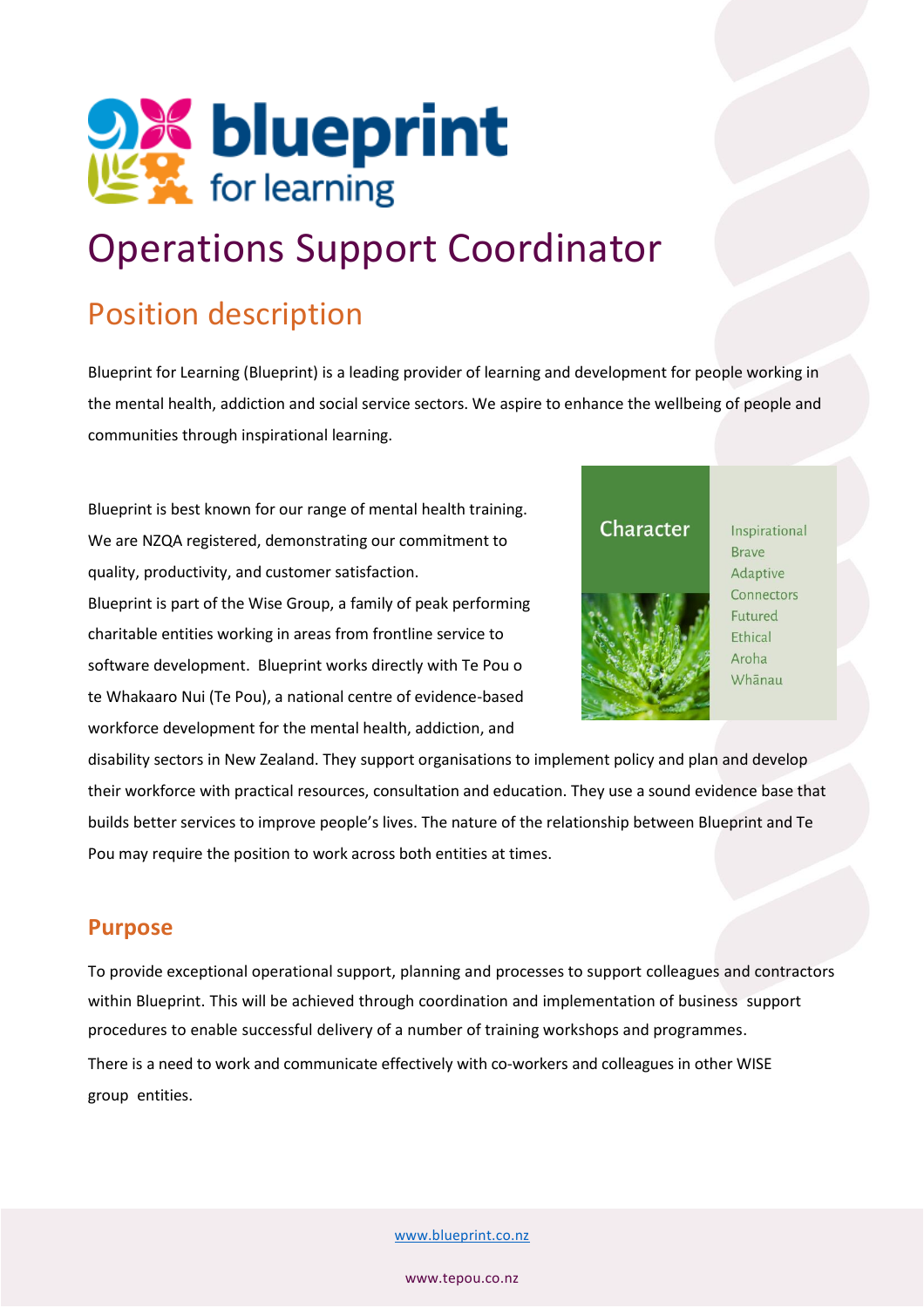

## **Focus**

Your role will focus on the following areas:

- **1) Provide efficient operation support and administration across Blueprint for Learning**
	- Perform administration tasks using a variety of tools to provide smooth operational support of Blueprint, including, but not limited to: invoice processing, travel coordination, venue sourcing for workshops, supporting workshop resource collation and delivery, data entry, word processing, document formatting, presentation preparation, coordination, and information and equipment management.
	- Locate, organise, enhance and share relevant information and resources to support decision making and effective service delivery to colleagues and contractors within Blueprint.
	- Complete tasks in a manner consistent with the values of Blueprint.

#### **2) Facilities and event management**

- Assist with aspects of facilities and local event management such as registrations, room set up, hosting support and support for facilitators from time to time as required.
- Provide cover for reception and liaison with courier services.
- Raise any facility related issues with Wise Management Services.

#### 3) **Provide outstanding customer service**

- Provide effective customer service and on-going liaison and exchange of information with people and service providers as appropriate, internally, externally and within the Wise Group.
- Communicate effectively, both verbally and in writing to provide information and support clearly, accurately, and concisely.
- Develop and maintain accurate files, records and information to accepted quality standards in line with Blueprint and Wise Group communication guidelines.
- General troubleshooting and liaising with staff regarding business systems and processes such as resolution of technology issues or maintenance of website content.

[www.blueprint.co.nz](http://www.blueprint.co.nz/)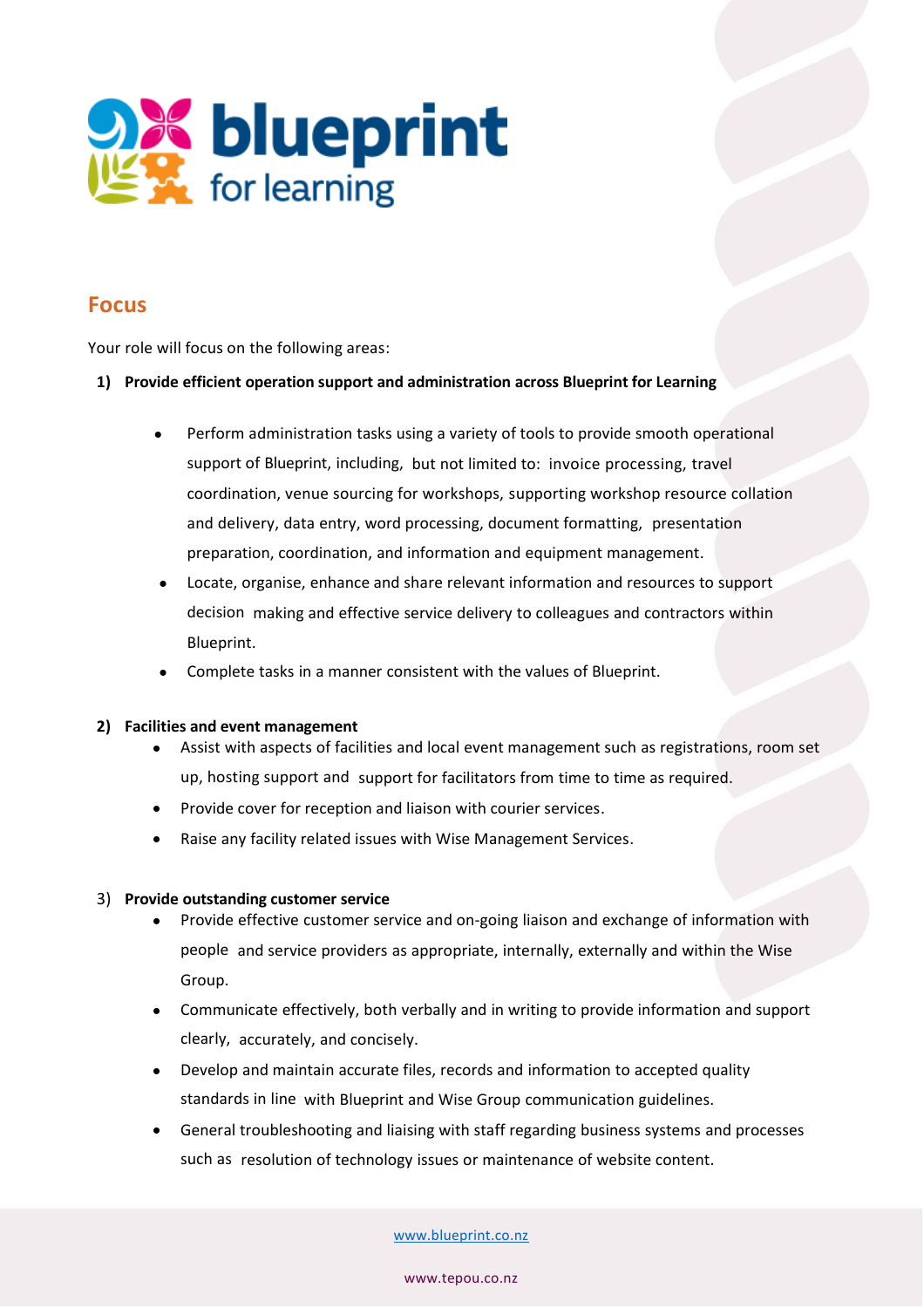

• Monitor and contribute to the Blueprint social media accounts.

#### **4) Continuously seek new and improved ways of doing things**

- Proactively identify system and process improvement opportunities and take appropriate steps to introduce and embed more efficient and effective systems and processes.
- Work collaboratively and cooperatively to maintain and enhance business systems and service delivery practices.
- Individual professional and personal development that supports the values, attitudes and Essential level of the Seven Real Skills of Let's get real.
- Utilise our internal Ngā Pou Tāhuhu framework to plan and implement work.

# **Attributes**

You love what we do and enjoy proactively seeking new opportunities to enhance our contribution within the sector and in workplaces. You are excited by the prospect of change, and you keep the bigger picture in mind as you take a role within Blueprint for Learning.

You will demonstrate the following attributes:

Inspirational: inspiring others to be their best

Brave: the courage to meet challenges in pursuit of a better world

Adaptive: ability to change to suit different conditions

Connectors: connecting people and ideas for creative outcomes

Futured: Foresightful, forward looking and prescient

Ethical: Ethics before ego

Aroha: Love, caring, compassion and empathy for others



paramount

[www.blueprint.co.nz](http://www.blueprint.co.nz/)